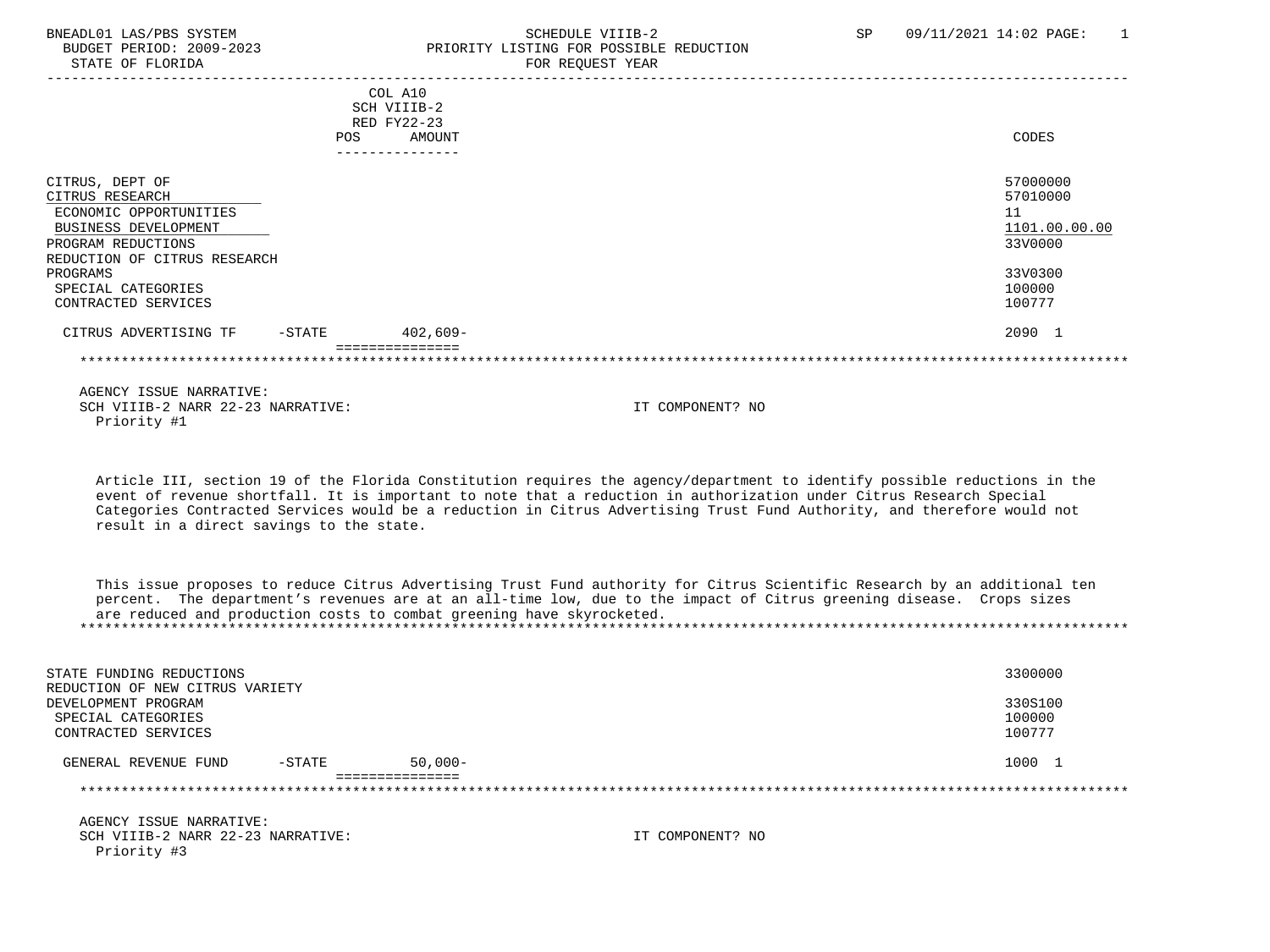## BNEADL01 LAS/PBS SYSTEM SCHEDULE VIIIB-2 SCHEDULE VIIIB-2 SP 09/11/2021 14:02 PAGE: 2 BUDGET PERIOD: 2009-2023 PRIORITY LISTING FOR POSSIBLE REDUCTION STATE OF FLORIDA FOR REQUEST YEAR FOR REQUEST YEAR

-----------------------------------------------------------------------------------------------------------------------------------

 COL A10 SCH VIIIB-2 RED FY22-23 POS AMOUNT NOTES AND AND A RESERVE AND A RESERVE AND LODGED AND LODGED AND LODGED AND LODGED AND LODGED AND LODGED AT A LODGED AND LODGED AT A LODGED AND LODGED AT A LODGED AND LODGED AT A LODGED AND LODGED AT A LODGED AND ---------------

CITRUS, DEPT OF 57000000 CONSTRUCTED AND STOLEN ASSESSED. THE STOLEN STOLEN ASSESSED.  $CITRUS$  RESEARCH  $\qquad \qquad \qquad \qquad$  57010000 ECONOMIC OPPORTUNITIES 11 BUSINESS DEVELOPMENT 1101.00.00.00 CONSUMING REDUCTIONS (1101.00.00 CONSUMING REDUCTIONS AND ALL AND ARREST OF THE STATE FUNDING REDUCTIONS (1999) STATE FUNDING REDUCTIONS REDUCTION OF NEW CITRUS VARIETY DEVELOPMENT PROGRAM 330S100

 Article III, section 19 of the Florida Constitution requires the agency/department to identify possible reductions in the event of revenue shortfall. It is important to note that the results of this exercise do not represent recommended reductions from the department.

 The Florida Department of Citrus has long funded the New Varieties Development Management Corporation (NVDMC), which was established to support in-state breeding of new citrus varieties for consumer market expansions and disease resistance, conducting non-biased trials, secure the rights to varieties on behalf of citrus growers and a number of other activities which benefit the Florida citrus grower, the citrus industry and the economy of the State of Florida.

 Florida has experienced a well-documented, significant citrus crop reduction over the past several years due to the spread of HLB ("citrus greening") The Department's traditional, statutory funding source is entirely tied to citrus production. Thus, as production has decreased, so have the funds available in the Citrus Advertising Trust Fund. NVDMC provides Florida citrus growers timely and affordable access to proprietary orange, grapefruit, and specialty citrus varieties by supporting new variety development with useful levels of HLB tolerance as well as licensing activities for those varieties. These citrus varieties could be used in both the fresh and processed markets. Our fund balance has declined to the point where there is no longer sufficient funding in the Citrus Advertising Trust Fund to support the allocations for all the activities provided by NVDMC.

| A 10% reduction could result in the discontinuation of research already underway, resulting in loss of invested dollars |  |  |  |
|-------------------------------------------------------------------------------------------------------------------------|--|--|--|
| and reducing the development of new citrus varieties which may sustain the future of the Florida Citrus industry.       |  |  |  |
|                                                                                                                         |  |  |  |

| TOTAL: BUSINESS DEVELOPMENT |            | 1101.00.00.00 |  |
|-----------------------------|------------|---------------|--|
| BY FUND TYPE                |            |               |  |
| GENERAL REVENUE FUND        | $50,000-$  | 1000          |  |
| TRUST FUNDS                 | $402,609-$ | 2000          |  |
|                             |            |               |  |
| TOTAL PROG COMP             | 452,609-   |               |  |
|                             |            |               |  |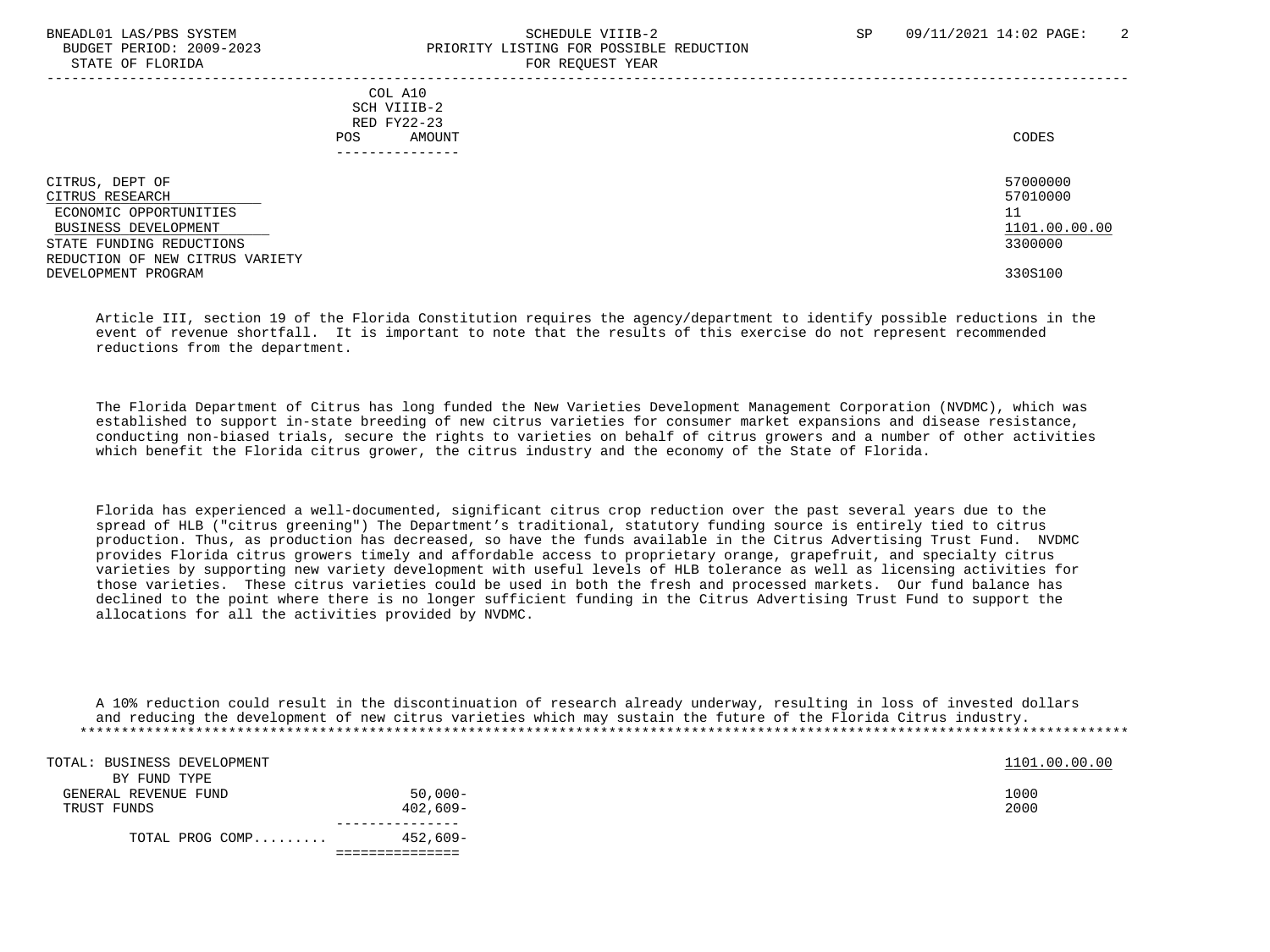## BNEADL01 LAS/PBS SYSTEM SCHEDULE VIIIB-2 SCHEDULE VIIIB-2 SP 09/11/2021 14:02 PAGE: 3 BUDGET PERIOD: 2009-2023 PRIORITY LISTING FOR POSSIBLE REDUCTION STATE OF FLORIDA FOR REQUEST YEAR FOR REQUEST YEAR

|                                                  |           | COL A10       |                  |               |
|--------------------------------------------------|-----------|---------------|------------------|---------------|
|                                                  |           | SCH VIIIB-2   |                  |               |
|                                                  |           | RED FY22-23   |                  |               |
|                                                  | POS       | AMOUNT        |                  | CODES         |
|                                                  |           |               |                  |               |
| CITRUS, DEPT OF                                  |           |               |                  | 57000000      |
| AGRIC PRODUCTS MARKETING                         |           |               |                  | 57030000      |
| ECONOMIC OPPORTUNITIES                           |           |               |                  | 11            |
| BUSINESS DEVELOPMENT                             |           |               |                  | 1101.00.00.00 |
| PROGRAM REDUCTIONS                               |           |               |                  | 33V0000       |
| REDUCTION OF PAID ADVERTISING /                  |           |               |                  |               |
| PROMOTIONS                                       |           |               |                  | 33V0100       |
| SPECIAL CATEGORIES                               |           |               |                  | 100000        |
| PAID ADVERTISING/PROMOTION                       |           |               |                  | 102380        |
| CITRUS ADVERTISING TF                            | $-$ STATE | 1,207,827-    |                  | 2090 1        |
|                                                  |           | :============ |                  |               |
|                                                  |           |               |                  |               |
| AGENCY ISSUE NARRATIVE:                          |           |               |                  |               |
| SCH VIIIB-2 NARR 22-23 NARRATIVE:<br>Priority #2 |           |               | IT COMPONENT? NO |               |

 Article III, section 19 of the Florida Constitution requires the agency/department to identify possible reductions in the event of revenue shortfall. It is important to note that a further reduction in authorization under Citrus Agricultural Products Marketing would be a reduction in Citrus Advertising Trust Fund Authority, and therefore would not result in a direct savings to the state.

 The recurring portion of the department's appropriations request is directly funded by an assessment on each box of Florida grown citrus, which is restricted by enabling legislation under Chapter 601 of the Florida statutes, and supplemented by USDA MAP funding for international programs. The department's fiscal year 2021-22 operating budget will not be impacted by a reduction of \$1,304,292 in this category. The gap between appropriations and the internal operating budget allows for fluctuations in crop forecasts during the season. Additional trust fund revenue may be generated by larger crops, increased assessment rates, or unexpected federal grant awards for scientific research activity, which could increase the Department's operating budget. \*\*\*\*\*\*\*\*\*\*\*\*\*\*\*\*\*\*\*\*\*\*\*\*\*\*\*\*\*\*\*\*\*\*\*\*\*\*\*\*\*\*\*\*\*\*\*\*\*\*\*\*\*\*\*\*\*\*\*\*\*\*\*\*\*\*\*\*\*\*\*\*\*\*\*\*\*\*\*\*\*\*\*\*\*\*\*\*\*\*\*\*\*\*\*\*\*\*\*\*\*\*\*\*\*\*\*\*\*\*\*\*\*\*\*\*\*\*\*\*\*\*\*\*\*\*\*